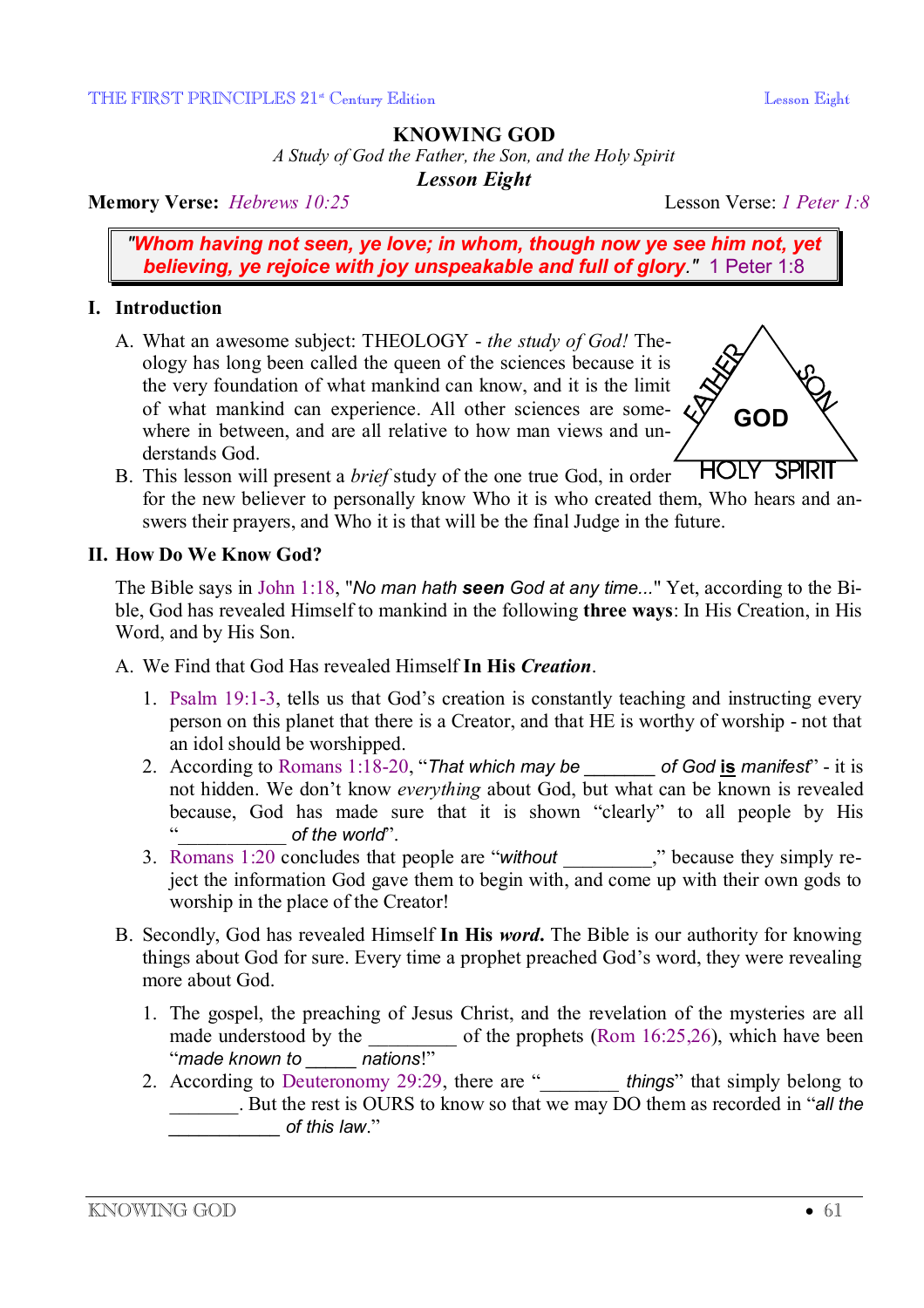- C. Thirdly, God Revealed Himself **In His** *Son* (Heb 1:1-3; Jn 14:7-9; Mt 11:27)
	- 1. The greatest revelation about God was found in Jesus Christ. A person can know all about the Bible, and yet never know its Author. God had revealed Himself in a limited way through His prophets. But finished the job when He came and spoke for Himself (1 Tim 3:16).
	- 2. Jesus came not only to pay for our sin-debt on the cross, but to reveal the **person** of the God who made each of us. Jesus told Philip in John 14:9 that "*he that hath seen me hath seen the* \_\_\_\_\_\_\_\_\_\_"

If God had not revealed Himself, man would not be able to know Him. But God *has* demonstrated that He is very interested in man knowing Him intimately! In John 17:3, Jesus says, "*and this is life eternal, that they might know \_\_\_\_\_\_ the only true God, and Jesus Christ, whom thou hast sent.*"

## **III. What Can Be Known About God?**

## A. **We Can Know that God Exists**

1. Psalm 19:1-3 states that all of creation declares that an in-Planetary telligent Being created everything that there is. There has to have been a Mastermind behind all of this universe! It is *insane* to believe it all came about by mere *chance*!



2. Only a believes that there is *no God* (Ps 14:1). Did you ever notice how that every religion has a 'god'? Even *atheism* (the belief that there is no God) - their 'god' is themselves!

## B. **We Can Know that God has a Personality and Emotions**

- 1. God *grieves* at sin. (feels remorse, Gen 6:5,6). The Lord is not "numb."
- 2. God gets (1 Kings 11:9), and yet loves (John 3:16). These are two great contrasting emotions - and God possesses them to the fullest!
- 3. God can  $(Prov 1:26)$ , and even  $(Zephant)$   $Zephant)$   $2.17$ ; Isa 62:5). There are some things that really excite God!
- 4. Our God is a God (Deut 6:14,15). Look at the context it is dealing with idolatry, and how that He is very jealous of His creation turning a blind eye to His love and work in their lives, and wasting their worship on idols, which really are satanic demons!
- 5. Therefore, all the emotions that a person experiences, God experiences only in their purest form, because He is  $(Ps 99:9; 1$  Pet  $1:15,16$ .

## C. **We Know God is** *not* **Human or Human-like - He is above His Creation**

- 1. He is *Creator* and Sustainer of everything. Without Him we can't exist
	- a. Gen 1:1 says, "*In the beginning God \_\_\_\_\_\_\_\_\_\_ the heaven and earth.*" John 1:3 says, "*All things were \_\_\_\_\_\_\_\_\_\_\_ by him and without him was not anything made that was made.*"
	- b. Ephesians 3:9 declares that, "*God ... created all things by*  \_\_\_\_\_\_\_\_\_\_\_\_\_\_\_\_\_\_\_\_\_."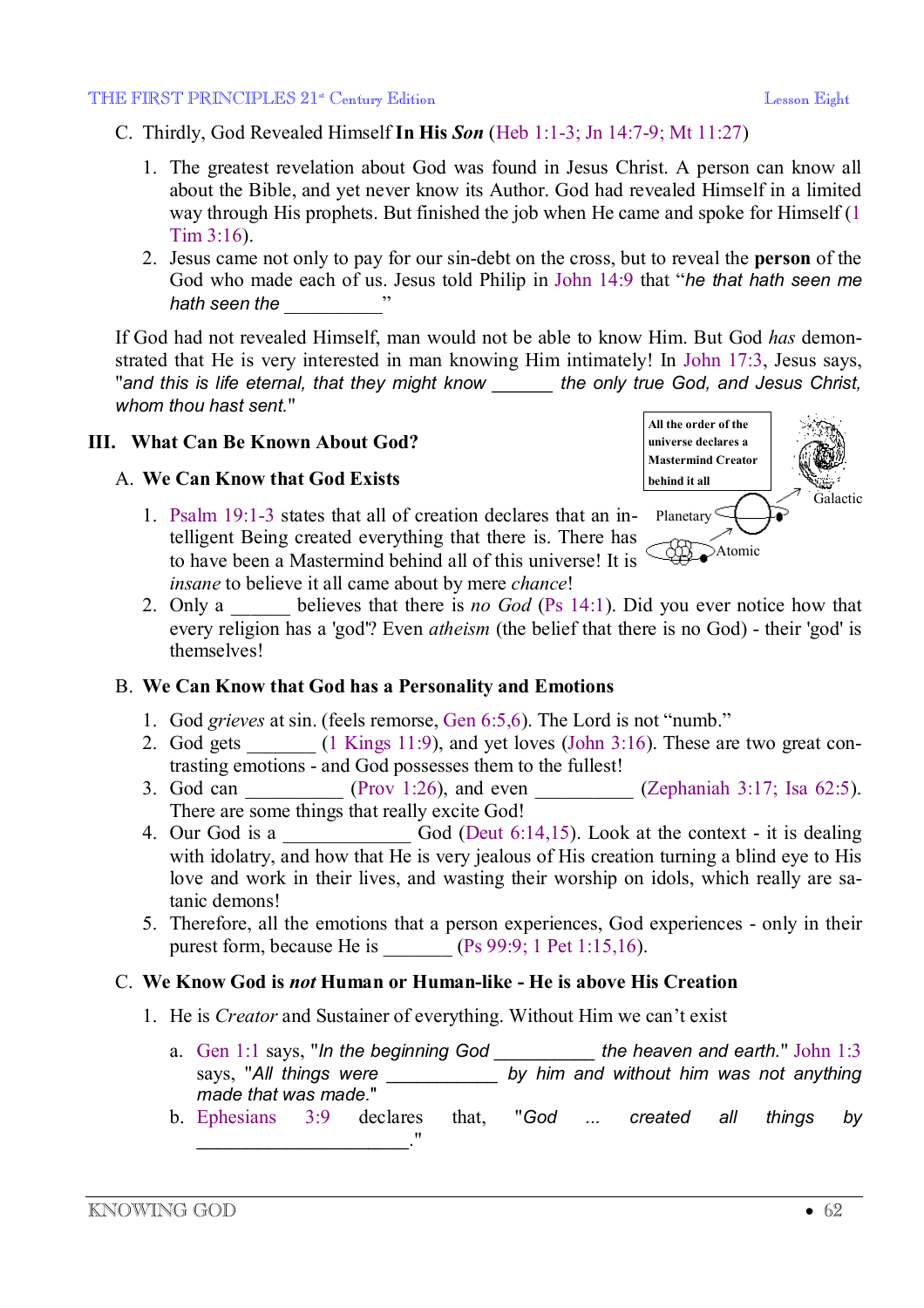#### THE FIRST PRINCIPLES 21<sup>st</sup> Century Edition Lesson Eight Lesson Eight

- c. Colossians 1:17 "*And he is before all things, and by him all things \_\_\_\_\_\_\_\_\_\_*" (are held together)! Jesus is the *glue* of the universe.
- 2. He is *Eternal*, "*from everlasting,*" and "*to everlasting*" (Ps 90:2)
- 3. He is all powerful (*omnipotent,* Matt 28:18), all knowing (*omniscient,* Mt 9:3,4), all present (*omnipresent,* Ps 139:7-10), all at the same time!

### D. **God loves His creation - He is the** *Author* **of Love (1 John 4:7-8)**

- 1. Everything that God created, was in His sight (Gen 1:4,10,12,18,21,25,31).
- 2. God is not willing that any of His creation  $(2 \text{ Pet } 3.9) -$  to be lost forever in hell.
- 3. God showed His love toward us by giving His only \_\_\_\_\_\_\_\_\_\_\_\_\_\_\_\_\_\_, (John 3:16) who Himself took our place so that we could go free to heaven by faith in Him! Now, **that** is real love (1 John 4:10).
- E. **God is a** *Three Part* **Being** Three parts of One; not three different gods!
	- 1. This is the concept of the God-head (Tri-unity, or Trinity). Notice how God said in Genesis 1:26, "*Let* \_\_\_\_\_ *make man in* \_\_\_\_\_\_ *image, after* \_\_\_\_\_\_ *likeness.*" (Same in Isa 6:8). Let's find out who the **'us'** is.
		- a. Notice the Trinity in Jesus' baptism (Matt 3:13-17).
		- b. Notice the Trinity in the Great Commission of Matt 28:19.
		- c. The Trinity is listed in Paul's prayer in 2 Cor 13:14.
		- d. Jesus, the Father and the Holy Ghost are (1 John 5:7).
		- e. All throughout creation, watch for God's triple signature: like the 3 states of water (ice, liquid, and vapour), the 3 dimensions, the 3 states of time (past, present, and future), 3 basic elements of matter (proton, neutron, and electron), man (1Thes 5:23), and so on.
	- 2. The Godhead (the Trinity) then is made up of **the Father**, **the Word** (the Son), and **the Holy Ghost** (the Holy Spirit).
	- 3. Let's First Examine **God The Father**
		- a. The Father is the authority of the Trinity. Jesus submitted to the will of the in the garden of Gethsemane (Mt 26:39).
		- b. John 1:18 says, man has ever seen God the Father with their mortal eyes. This is because God is a  $\frac{1}{2}$  (John 4:24).
		- c. God is referred to as the Father because He first of all is the Father (the Begetter or Creator) of all things, and secondly because He is the personal Begetter of your salvation - you become His child by faith, and He becomes your Father, or "Abba," (means *Daddy*, Gal 4:6; Mk 14:36), who loves you and looks out for you as His child!
		- d. God the Father's true name is *Jehovah* (Ex 6:1-3) which means "the Lord, the promise keeper." Don't let the Jehovah Witnesses scare you away from that name. It truly IS His name! Every time you see the word LORD as all capital letters, it is the word JEHOVAH!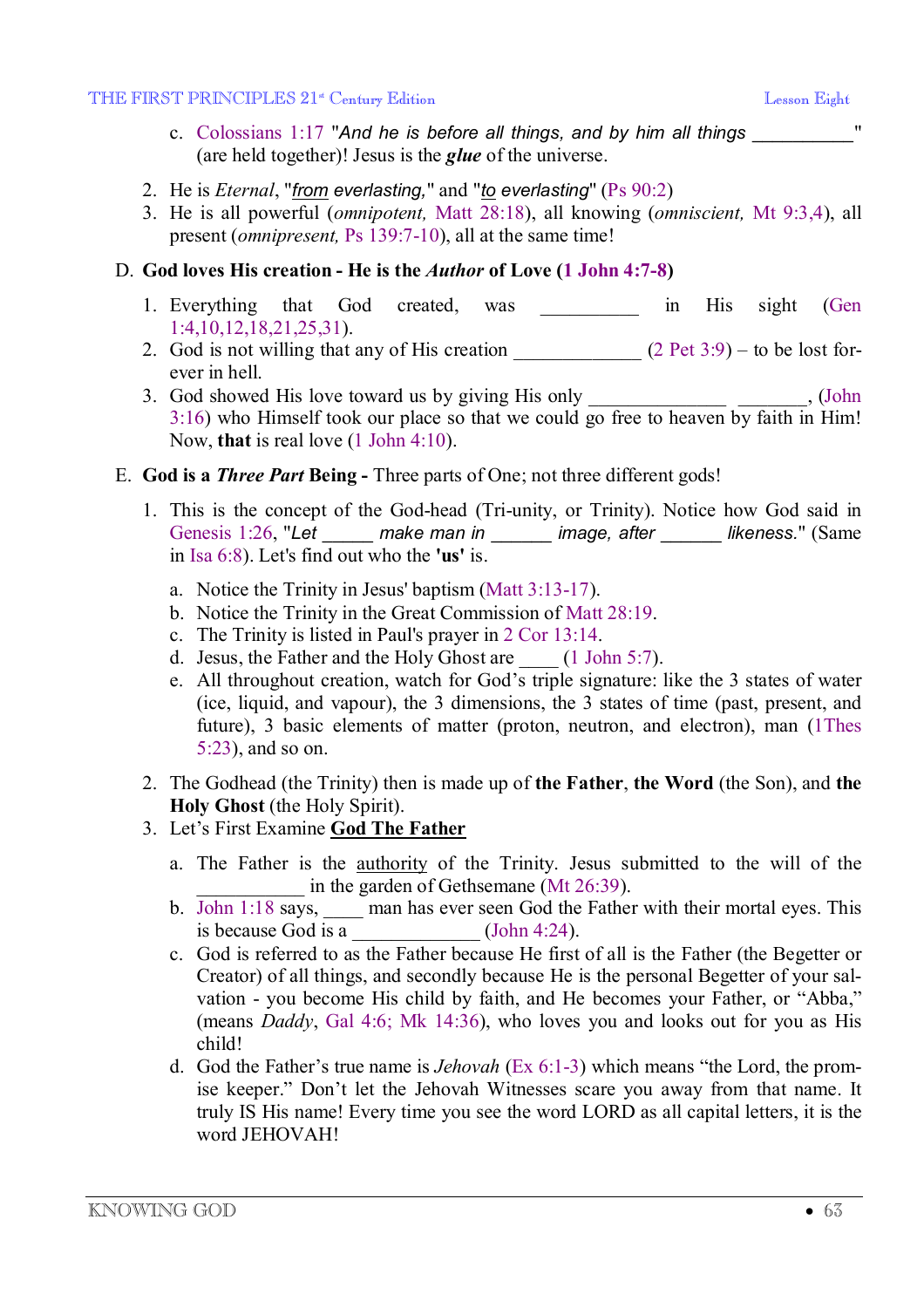- e. Another name God goes by is the "I  $\_\text{ex}$ " (Ex 3:13-15). Jesus called Himself by this same name (John 8:56-59)!
- f. We are told to "call no man your  $\cdots$  (Mt 23:8,9) unless they really ARE your "father" (see Gen 2:24). We do have physical fathers - but only ONE spiritual Father!
- g. To see and know Jesus Christ is to see and know the \_\_\_\_\_\_\_\_\_ (John 14:6-9). This is a great mystery (Mt 1:23), but is understood by the fact that Jesus was really God contained in flesh like you and me (1 Tim 3:16).
- h. Amazingly, the great Architect of all creation, the Creator of "you," wants you to personally get to know Him! The greatest purpose in a person's life is to get to know God, start to love God, and always enjoy God as you serve Him in "*\_\_\_\_\_\_\_ and in \_\_\_\_\_\_\_*" (John 4:23).

### 4. Let's Next Examine **God The Son, Jesus Christ**

- a. The name 'Je-sus' means, "*Jehovah Saves*" (Mt 1:21). His title "Christ" is the same as "*\_\_\_\_\_\_\_\_\_*" (Jn 1:40,41) the "chosen One". So, *Jesus* was really *Jehovah God* who had come in sinless flesh.
- b. Jesus has always existed. He was in Heaven before coming to earth
	- 1) John 1:1 "*In the beginning \_\_\_\_\_\_ the Word and the Word was with God and the Word was God*." The "Word" is **Jesus**, and the Bible says that He was both *in* the beginning, and *was* God Himself (John 1:14; 8:56-59; 1 John 5:7; Ex 3:13-15).
	- 2) Jesus shared the glory of God His Father "*...before the world* \_\_\_\_\_\_\_\_." (John 17:5). He was not created- He was *Creator*!
	- 3) How many things were created by Jesus (John 1:3)? So Jesus could not have been created since "*without \_\_\_\_\_\_, was not anything made that was made*."
	- 4) God talked with Jesus and the Holy Spirit when He made man in the beginning (Gen 1:26). God was not talking to angels, but to Jesus and the Holy Spirit. Note the "*Spirit*" in Gen 1:2.
- c. Jesus **IS** God The "Deity" (the *God-ness*) of Jesus Christ
	- 1) 1 Tim 3:16 says, "\_\_\_\_\_\_\_\_\_ *was manifest in the flesh, justified in the Spirit, seen of angels, preached unto the Gentiles, believed on in the world, received up into glory."* To be manifested means to be shown as real – He REALLY became flesh.
	- 2) John 1:1 "*...the Word was with God, and the Word was* \_\_\_\_\_\_\_." Jesus was separate yet equal with God (Philp 2:5,6)
	- 3) In Jesus was ALL of God (Col 2:9). Godhead means trinity.
	- 4) Notice His name in Matt 1:23, "*...Emmanuel, which being interpreted is*  $\frac{1}{\sqrt{1-\frac{1}{\sqrt{1-\frac{1}{\sqrt{1-\frac{1}{\sqrt{1-\frac{1}{\sqrt{1-\frac{1}{\sqrt{1-\frac{1}{\sqrt{1-\frac{1}{\sqrt{1-\frac{1}{\sqrt{1-\frac{1}{\sqrt{1-\frac{1}{\sqrt{1-\frac{1}{\sqrt{1-\frac{1}{\sqrt{1-\frac{1}{\sqrt{1-\frac{1}{\sqrt{1-\frac{1}{\sqrt{1-\frac{1}{\sqrt{1-\frac{1}{\sqrt{1-\frac{1}{\sqrt{1-\frac{1}{\sqrt{1-\frac{1}{\sqrt{1-\frac{1}{\sqrt{1-\frac{1}{\sqrt{1-\frac{1}{\sqrt{1-\frac{1$
	- 5) Heb 1:8 has God the Father talking to His Son, and says, "*But unto the Son he saith, Thy throne O* \_\_\_\_\_\_\_..."
	- 6) *Jesus* is the manifestation of *Jehovah* God of the Old Testament (Ex 6:3).
		- a) He is called *Lord of Lord's* in Deut 10:17 and Rev 19:16.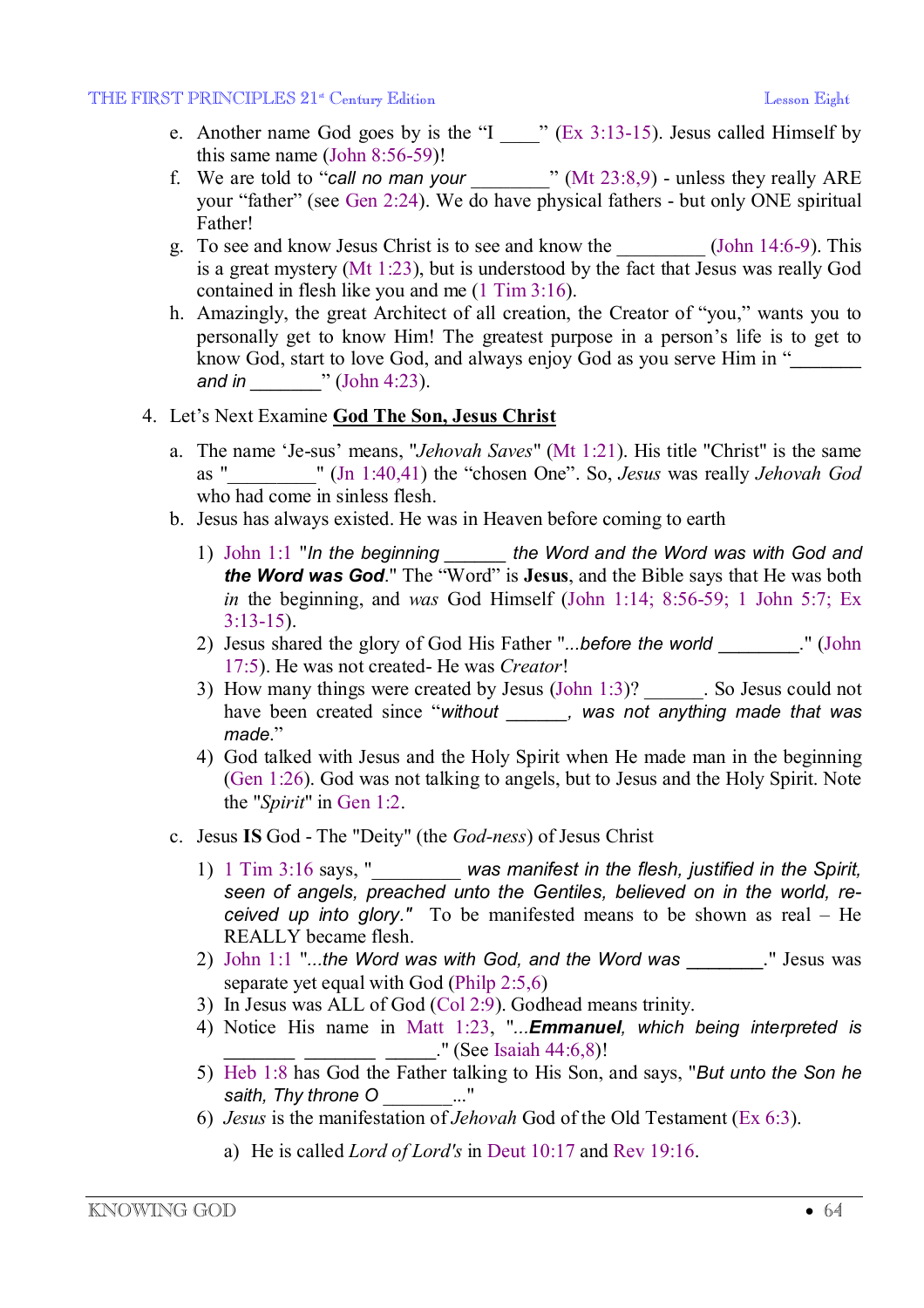- b) Called *the Alpha and Omega* (the first and the last) in Isa 44:6; 48:12, and Rev 1:17; 22:13.
- c) Compare Isa 44:8 with John 20:28; 14:6-9
- d) Compare Psa 68:17-18 with Eph 4:8-10.
- e) Compare Ex 3:13,14 with Jn 8:56-59, and see Ps 90:1,2.
- d. The supernatural Birth of Jesus was foretold **700 years** before He was born (Isaiah 7:14)!
	- 1) Jesus was born of a \_\_\_\_\_\_\_\_\_\_\_ named Mary (Matt 1:23). She was not *just* a "young woman" like some of the Bibles say in Isa 7:14. God was doing something very supernatural!
	- 2) Matt 1:18-20 tells us, "*for that which is conceived in her is of the* \_\_\_\_\_\_ \_\_\_\_\_\_\_\_\_. Jesus was not conceived by **Joseph!**
- e. Jesus' Life on Earth was truly supernatural, and **sinless**.
	- 1) Luke 2:40 "*And the child grew and waxed \_\_\_\_\_\_ in \_\_\_\_\_\_\_, filled with \_\_\_\_\_\_\_\_\_: and the grace of God was upon Him.*"
	- 2) Jesus was "\_\_\_\_\_\_\_\_\_\_\_ *of the devil*." (Luke 4:1,2), and yet never sinned, because "*...in him is no* \_\_\_\_\_\_\_\_." (1 John 3:5)
	- 3) 1 Pet 2:22 says that  $J_{\text{esus}}$  "... did no  $\ldots$ ..."
	- 4) 2 Cor 5:21 tells you that He even "*... knew no \_\_\_\_\_\_.*"
	- 5) With all of Jesus' sinlessness, He could have just STAYED separate from us, but instead, He came our way, and went all the way on the cross to bring us back to God (Isaiah 53:4-6,10)
- f. Jesus paid man's sin-debt Himself
	- 1) Jesus was crucified, providing full forgiveness for our sins.
		- a) Rom 5:8 "*But God commendeth his love toward us in that while we were yet \_\_\_\_\_\_\_\_\_\_ Christ* \_\_\_\_\_\_\_\_\_ *for us*."
		- b) 2 Cor 5:21 "*For \_\_\_\_\_ (God) hath made \_\_\_\_\_\_ (Jesus) to be \_\_\_\_\_\_\_\_\_\_\_\_\_\_\_ who knew no sin; that we might be made the \_\_\_\_\_\_\_\_\_\_\_\_\_\_\_\_\_\_ of God in him*."
		- c) Only the blood of Jesus Christ can cleanse sin. Heb 9:22 says, *"...without shedding of \_\_\_\_\_\_\_ is no \_\_\_\_\_\_\_\_\_\_,"* and 1 John 1:7 states, *"...and the blood of \_\_\_\_\_\_\_\_\_ \_\_\_\_\_\_\_\_\_\_ his Son \_\_\_\_\_\_\_\_\_\_\_\_\_\_ us from all sin*."
	- 2) Jesus has the **victory** over death and hell giving us eternal life
		- a) All other religious founders are still in the grave: Islam (Mohammed), Buddhism (Buddha), Mormon (Joseph Smith), Jehovah Witness (their *Jesus* is still dead), etc.
		- b) After Jesus rose from the grave, He was seen by over witnesses. (see 1 Cor 15:3-8)
		- c) Acts 2:32 "*This \_\_\_\_\_\_ hath God \_\_\_\_\_\_\_ \_\_\_, whereof we are all witnesses.*" Jesus did NOT stay in the grave!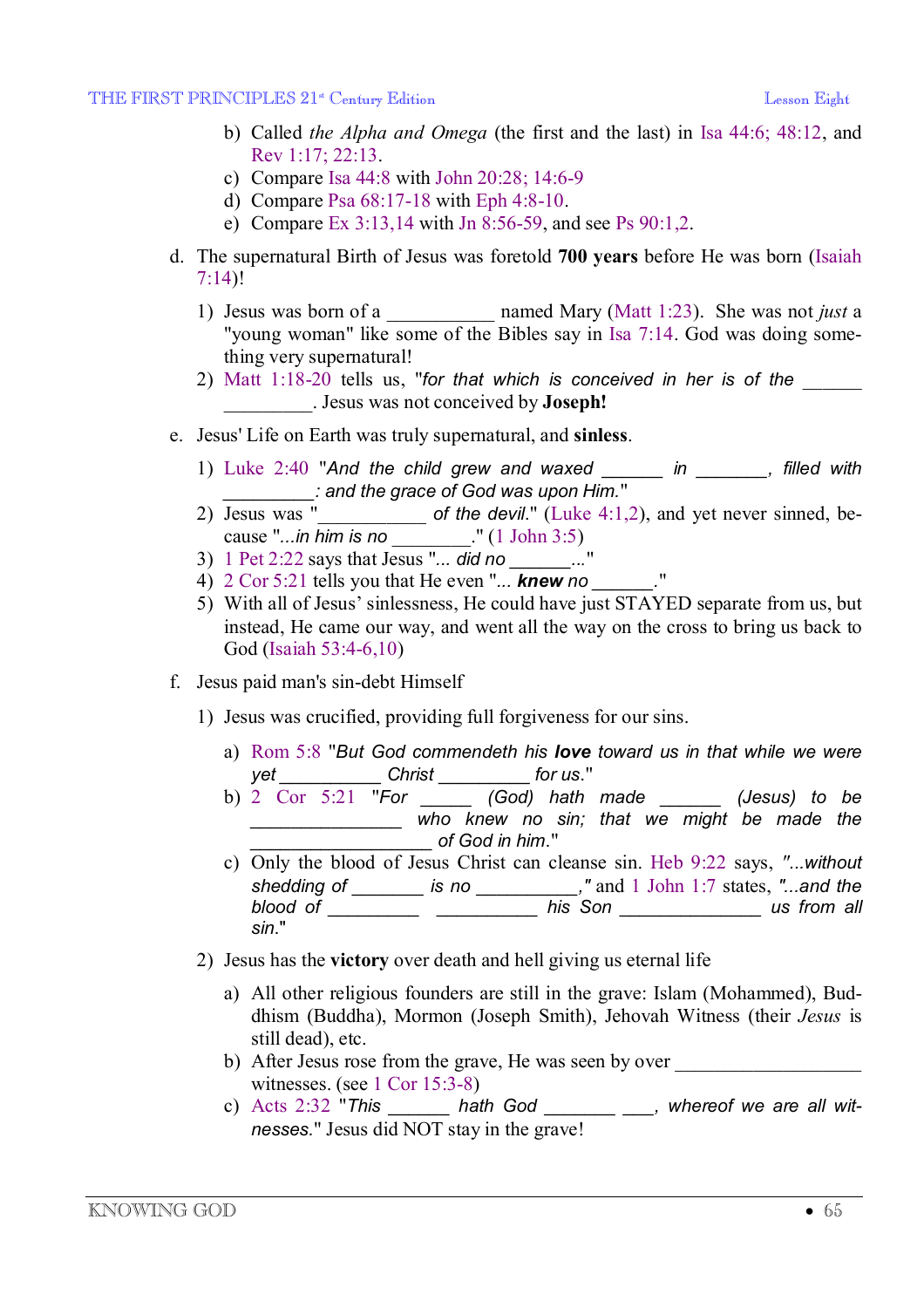- d) Jesus is now living and is seated at God's right hand (Heb 10:12), as our ONLY mediator, "*For there is one \_\_\_\_\_ and one \_\_\_\_\_\_\_\_\_ between God and men, the man \_\_\_\_\_\_\_\_ \_\_\_\_\_\_\_,*" (1 Tim 2:5). He's our advocate/defence attorney!
- g. Take note that Jesus had \_\_\_\_\_\_\_\_\_ and \_\_\_\_\_\_\_ (Mt 12:46-50; 13:55,56; Mk 6:3). They were actual half-brothers and sisters (Mary has more children after Jesus). Even though HE was not "normal," He grew up in a normal family.
- h. Jesus is everything the believer needs (Col 2:9,10; 1 Cor 1:30,31)!

## 5. **God The Holy Spirit, (the Holy Ghost)**

- a. The *Holy Spirit* is the Third Person of the Trinity. We say "*person*" because He is as much God as the Father and Jesus Christ. Just as He was active in creation, the Holy Spirit actively indwells the body of the Christian (1 Cor 6:19), and empowers him for God's service.
- b. The Holy Spirit was with God in the beginning. Gen 1:2 states, "*...And the \_\_\_\_\_\_\_ of \_\_\_\_\_ moved upon the face of the waters.*"
- c. The Holy Spirit is God, just as are the Father, and the Word.
	- 1) 1 John 5:7 "*For there are three that bear record in heaven, the Father, the Word, and the \_\_\_\_\_\_ \_\_\_\_\_\_\_, and these three are* **\_\_\_\_\_\_***.*"
	- 2) The Holy Spirit comes from the Father, and is referred to as a Person. John 15:26 "*But when the Comforter is come, whom I will send unto you from the Father, even the \_\_\_\_\_\_\_ of truth, which proceedeth from the Father, HE shall testify of me.*"
	- 3) It was the power of the Holy Spirit that Jesus from the dead (Rom 8:11; see again Acts 2:32).
- d. What the Holy Spirit does in the life of a person:
	- 1) He *regenerates*. John 3:5 "*Jesus answered, Verily, verily I say unto thee, Except a man be \_\_\_\_\_\_ of water and of the \_\_\_\_\_\_\_, he cannot enter into the kingdom of God.*"
	- 2) He *indwells* the believer the moment he believes, therefore the believer's body is the Temple of the Holy Spirit. 1 Cor 6:19 "*What? know ye not that your \_\_\_\_\_ is the \_\_\_\_\_\_\_\_ of the Holy Ghost which is in you…?*"
	- 3) He *fills* the yielding believer. Eph 5:18 "*Be not drunk with \_\_\_\_\_\_ wherein is excess; but be \_\_\_\_\_\_\_\_\_ with the Spirit.*"
	- 4) He *seals* the believer **once saved, always saved**. Eph 4:30 says, "*And grieve not the Holy Spirit of God whereby ye are \_\_\_\_\_\_\_ unto the day of redemption.*"
	- 5) He **instructs** the believer, guiding him or her to maturity (Jn 14:26) through  $(2Tim 2:15)$  and under Bible preaching. The Christian cannot grow without the Bible being the priority in their life (Mt 4:4; Job 23:12)!
	- 6) He produces *fruits* in the life of the believer as well (Gal 5:22,23) these counteract the "works of the flesh" that our old nature does "naturally" (Gal 5:19-21).
	- 7) He *bestows gifts* of ability to the Christian that enable him or her to serve Him effectively.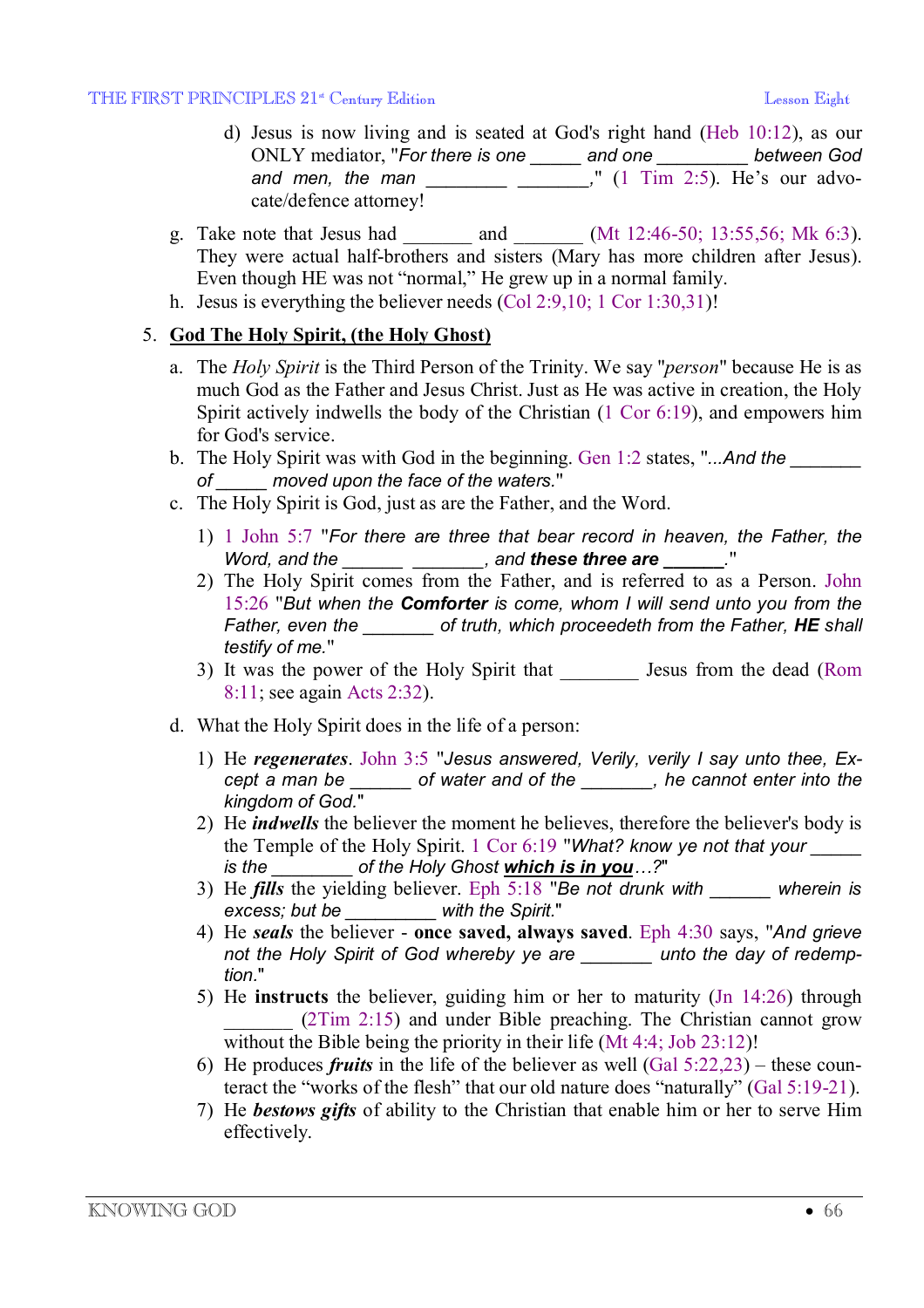#### THE FIRST PRINCIPLES  $21^*$  Century Edition Lesson Eight Lesson Eight

- e. The Gifts and Fruit of the Holy Spirit
	- 1) Notice the seven **SERVICE** gifts of Romans 12:6-8. These enable Christians to do something of value for God with their life.
		- a) b the gift of preaching. It is prophetic because you KNOW the future from the Bible!
		- b) the gift of serving
		- c)  $\frac{c}{c}$  the gift of teaching God's word
		- d)  $\frac{1}{\sqrt{1-\frac{1}{\sqrt{1-\frac{1}{\sqrt{1-\frac{1}{\sqrt{1-\frac{1}{\sqrt{1-\frac{1}{\sqrt{1-\frac{1}{\sqrt{1-\frac{1}{\sqrt{1-\frac{1}{\sqrt{1-\frac{1}{\sqrt{1-\frac{1}{\sqrt{1-\frac{1}{\sqrt{1-\frac{1}{\sqrt{1-\frac{1}{\sqrt{1-\frac{1}{\sqrt{1-\frac{1}{\sqrt{1-\frac{1}{\sqrt{1-\frac{1}{\sqrt{1-\frac{1}{\sqrt{1-\frac{1}{\sqrt{1-\frac{1}{\sqrt{1-\frac{1}{\sqrt{1-\frac{1}{\sqrt{1-\frac{1}{\sqrt{1-\$
		- e) \_\_\_\_\_\_\_\_\_\_\_\_\_\_\_\_ giving above normal, as the Lord gives you extra money because He knows you will give it away!
		- f) \_\_\_\_\_\_\_\_\_\_\_\_\_ the gift of management
		- $g)$   $\frac{1}{2}$  the gift of comfort

Take a moment and note which one(s) you might have.

- 2) Notice the nine **SIGN** gifts of 1Cor 12:1,8-11. Most of them have passed away (1Cor 13:8-10) because they were special **miracles** to turn Israel's heart back to God (Mk 16:15-20)- they are not for all Christians, nor for all time (1Cor 1:22; 14:22).
	- a) **Word of**  $\blacksquare$  ability to know what people ought to do (wise actions) in tough situations (1Cor 12:8).
	- b) **Word of \_\_\_\_\_\_\_\_\_\_** the ability to know something that is hidden in others (Mt 9:4).
	- c) **Faith** The ability to believe God for others even when they themselves just can't believe (Mt 17:20).
	- d) \_\_\_\_\_\_\_\_ The ability to miraculously cure diseases (Mt 10:1), and raise the dead back to life (Mt 10:8).
	- e) **Miracles** a supernatural ability to prove what you are saying is from God (Mark 16:20).
	- f) \_\_\_\_\_\_\_\_\_\_\_ the ability to foretell the future and tell what the Scriptures say.
	- g) **Discerning of spirits** the ability to sense demonic activity in other people (Mt 16:21-23).
	- h) **Tongues**  miraculously preaching the Gospel in foreign languages (Act 2:1- 12; 1Cor 14:21,22; Isa 28:11).
	- i) **Interpretation of tongues** ability to translate what someone is saying in a foreign language so others can hear what is being spoken (1Cor 14:27,28).

Now, some of these are available to us today in an obviously limited way, but not like in the first Century.

- 3) The Holy Spirit plants **nine** different fruits in the believer's life (Gal 5:22,23). These are far more important than any gift of miracles you may wish you had! Discuss what each fruit means, and develop each to its full maturity in your life!
- 4) God in Galatians 5:22,23 says that *"The fruit of the Spirit is..."*
	- a) unconditional love (1 Cor 13:1-8) that only God produces in and through the life of the believer. It is the ability to love all that God loves!